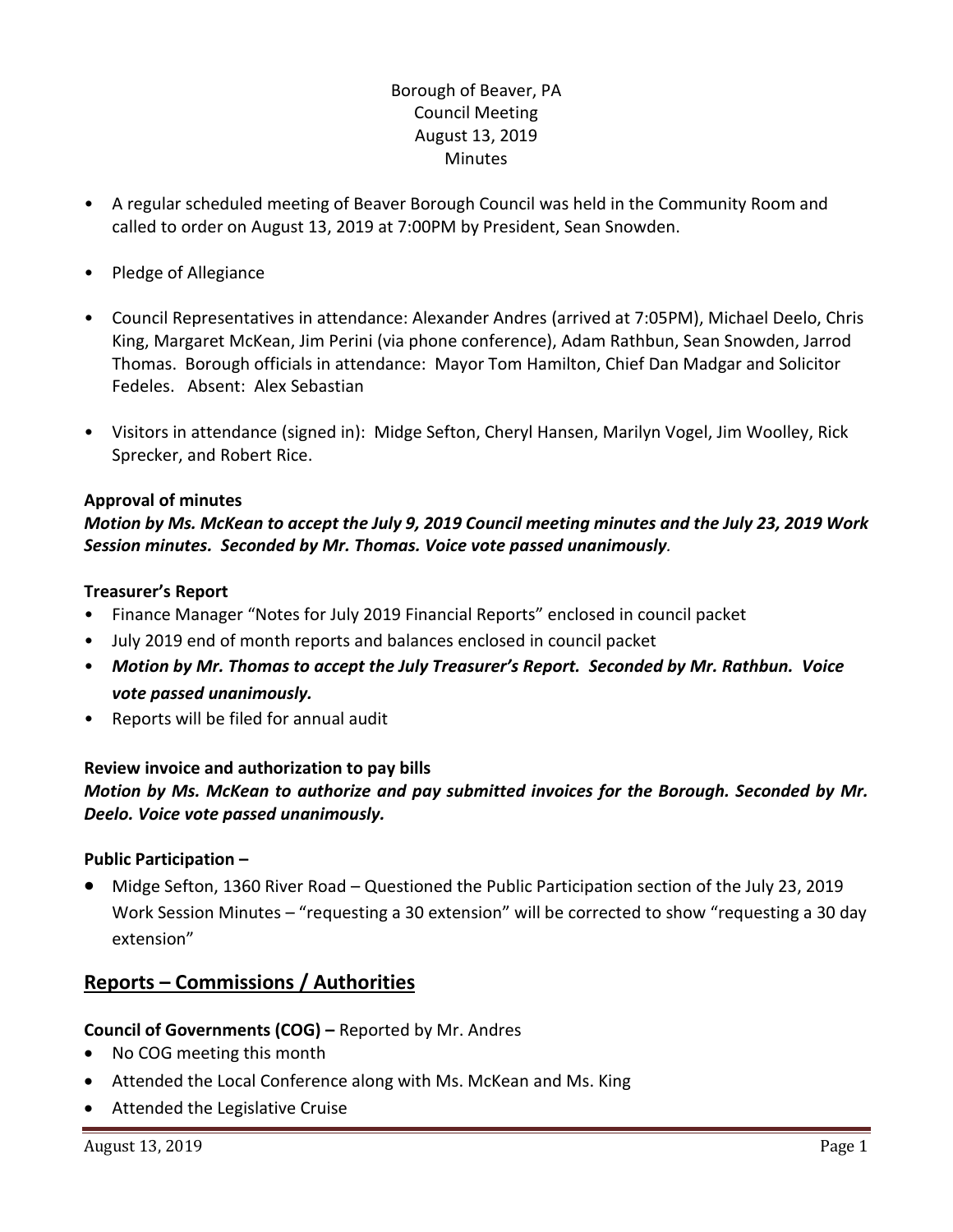### **Civil Service Commission –** Reported by Ms. Sefton

 Next meeting will be held Monday, August 19, 2019 at 8:00AM to review the current eligibility list. The meeting will be open to the public.

## **Zoning Hearing Board (ZHB) –** Reported by Mr. Sprecker

- Two hearing's will be scheduled in September
	- $\circ$  Verizon Sign on the side of the building
	- o Home Savings Bank Size of signs

## **Planning Commission –** Reported by Mr. Rice

Reviewed July 15, 2019 minutes enclosed in council packet

### **Tree Commission –**

June 24, 2019 minutes enclosed in council packet

## **Code Enforcement Officer Report –** Reported by Mr. Sprecker

- July 2019 report enclosed in council packet
- Property of Mary Cox will take longer than 30 days
	- o After council discussion, Mr. Sprecker will continue to monitor the progress. If progress is being made, an additional 30 day extension can be given at a time with a maximum of two months.
	- o The family's intention is to sell the home.

## **Historic Architectural Review Board (HARB) – Reported by Mr. Rice**

- National Historical Register plaque installed at the Beaver's Fort McIntosh site
- Possibly two other sites to be considered: Quay House and the downtown Beaver Historic District
	- o Mr. Deelo recommended discussing a Historic Preservation Plan ad hoc committee. Mr. Snowden asked that it be put on the next Council Meeting agenda to discuss.
	- $\circ$  Mr. Deelo asked that the report be distributed to all of council, the mayor and staff to review.

## **Municipal Authority – Reported by Mr. Deelo**

- July 17, 2019 meeting minutes enclosed in council packet.
- Mid May 2019 through July 12, 2019 Municipal Authority Engineer report enclosed in council packet.
- Since Carnegie Mellon has sufficient data prior to the Shell plant being built, the Air Monitoring System will be removed and then replaced after Shell's completion.

## **Council Committee Reports**

## **Public Safety/Code Enforcement –**

Mr. Sprecker – Noticed cable TV wires are being wrapped around telephone poles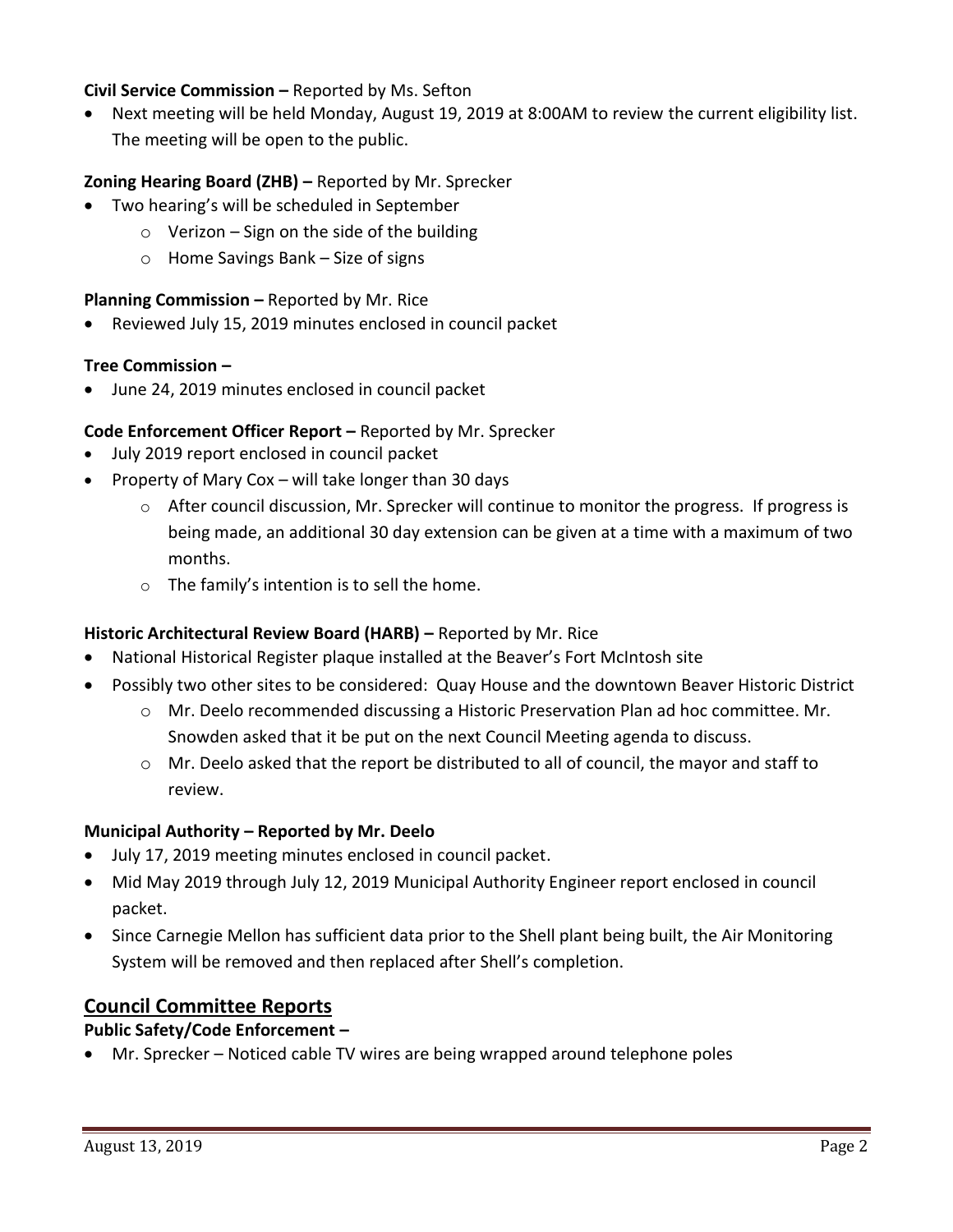$\circ$  Mayor Hamilton - Stated that this is a hazard and the borough will need to find whoever is responsible. Mayor Hamilton asked that Mr. Sprecker report the pole number to the borough office.

### **Finance** –

 Chief Madgar – Andy Kennedy stated he will have the Preliminary Budget prepared for the next Work Session.

**Highway –** Reported by Mr. Thomas

- Jet Jack will begin corrective work on Laura Street August 14, 2019.
- Paving on 2<sup>nd</sup> Street has been pushed back to September 2019.
	- o Letters regarding curb and sidewalk repair along Second Street have been mailed to 36 residents, 29 have been contacted by Mr. Sprecker.
- Dan Martone is currently working on the bid package for the access road and basketball court. The package is expected to come to council to vote in September 2019.
	- o Chief Madgar Guiderail system is estimated to cost \$50,000 \$60,000 due to the length of the poll
- Chief Madgar Working with Beaver Area School District's Athletic Department and Ms. Rowe to receive basketball equipment details as soon as possible.
- Mr. Deelo Asked council to consider adding cameras near the basketball court.

## **General Government –** No report

## **Recreation –**

- Mr. Snowden The Lions Club approached Beaver Borough stating they would purchase a handicapped swing set with the request to be installed at the 5<sup>th</sup> and Beaver Street park.
	- o Need to find out who and how much it would be to install
	- $\circ$  Mr. Rathbun Likes the idea however would need to find out all that is involved in preparing the park; sidewalks, parking spaces, etc.

# **Reports**

## **Manager's/Police Report –** Reported by Chief Madgar

- Linn Park a resident contacted the Borough requesting an additional stop sign at the northeast corner of Bank Street and Navigation Street.
	- $\circ$  All other parks have an additional stop sign this was an oversight at Linn Park.
	- $\circ$  Mayor Hamilton Would be appropriate since this park is heavily used.
	- o Will request Mr. Martone, Borough Engineer, to review and report back to council.
- Center Way No Parking signs were removed when a new home was built and never replaced. A resident informed us that the No Parking sign on Center Way is not listed in the Ordinance.
	- o Will request Mr. Martone to review and report back to council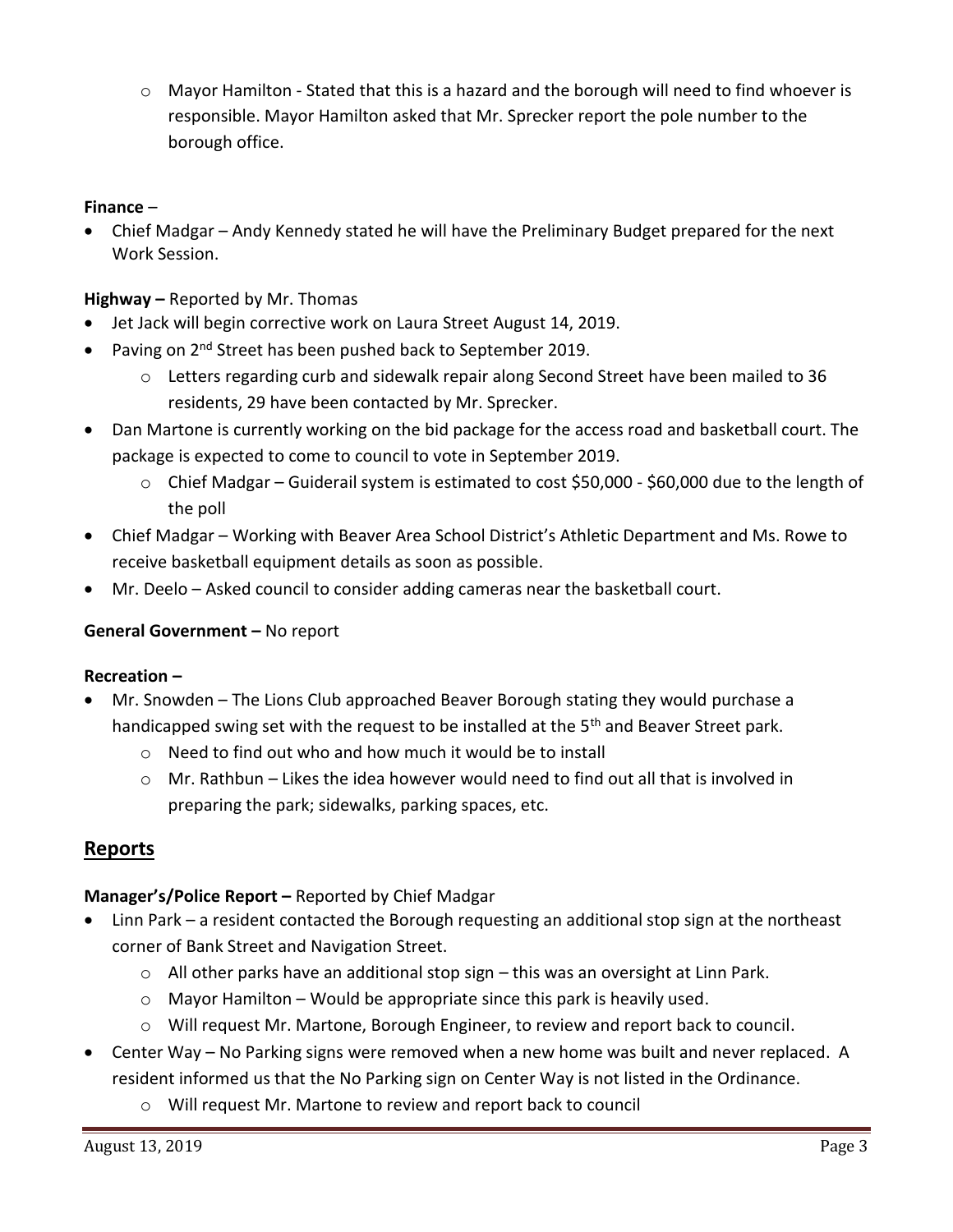- Harlem Lane Mr. Sprecker asked if Harlem Lane should be a One Way.
	- o Will request Mr. Martone to review and report back to council
- Underground Beaver requested the Borough store some of their supplies.
	- o Ms. McKean The Borough should not take responsibility of other businesses supplies
	- o Solicitor Fedeles Still need to find out more details of what and how much is being requested. A waiver could be prepared for them to sign.
	- o *Motion by Mr. Andres that Beaver Borough provide limited access storage for Underground Beaver providing they sign a waiver releasing liability of the contents. Seconded by Mr. Thomas. Motion passed, 6-2. Mr. Deelo and Ms. McKean – No.*
- Pool July deposits total \$37,117
- Last meeting a request for iPad pricing for council to use for meetings
	- o Best Buy \$329, Verizon \$260
	- o Mr. Rathbun will do additional research and report back to council.
	- o Mr. Snowden asked that this be added to the Work Session agenda to be discussed further.
- Skunk removal Charles Knisley has ended his contract with the Borough. Currently looking for a replacement. Will report back to council.
- COSTARS Road Salt pricing for 2019-2020 is the same as last year \$80.59/ton
- Karen Beck Loss Prevention Representative meeting
	- $\circ$  Happy with the Borough moving forward on the Access Road improvements
- Pool After discussion with Mr. Deelo, the concrete replacement at the pool will not have to go out to bid since we are replacing.
	- o Once the concrete is removed some piping may need to be replaced.
	- o Should see if a grant is available to fix the entire pool.
	- o Will look to see if old engineering drawings are in the borough offices.
	- o Ms. McKean suggested drafting different design options for council to consider.
	- o Construction is projected to begin in the fall of 2020.
- Ms. Hindman Rental Registration update:
	- o July 2019: Registered 7, Inspected 24, Re-inspected 17
	- o 2019 Year totals: Registered 620, Inspected 241, Re-inspected 61
- License Plate Recognition cameras were able to locate suspects wanted in "Smash and Grab"
- July 2019 Police Report distributed to council

## **President's Report –**

- Announced there will be an Executive Session after the council meeting is adjourned to discuss litigation, personnel and real estate. There will not be any motions after the Executive Session.
- Thanked everyone involved in the successful and well-organized Car Cruise, the town looked beautiful.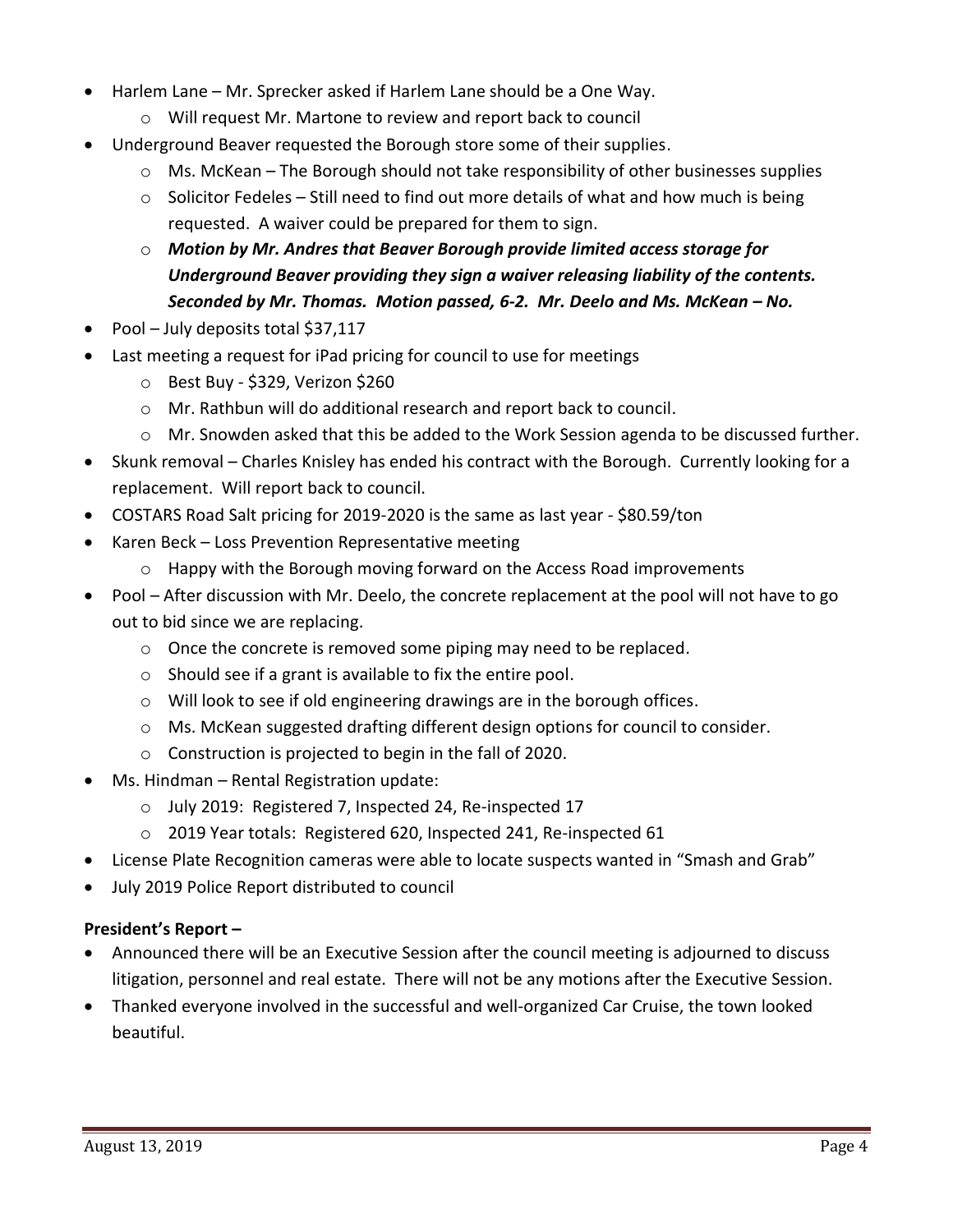- Basketball court equipment Chief Madgar will continue to work with the school district to determine what equipment will be utilized for the basketball court. The equipment will be purchased new by the school district.
	- o Mr. Deelo asked who would be responsible to take care of the equipment.
	- o Mr. Snowden The borough will work with the school district.

### **Mayor Hamilton –**

• Impressed with the Municipal Authorities proactive system contacting residents when readings come back with higher water usage than normal. This is a great asset to our residents.

## **Fire Department** – Reported by Mr. Perini

- Discussed the concerns Fire Chief Grosskopf had with the road closures during the Car Cruise.
	- o Chief Madgar Chief Madgar, Mayor Hamilton and Ms. Hindman met with Mr. Nahas regarding the concerns. Next year, Market Street will have No Parking tape along the curb line. Market Street will remain open until late Friday evening. Chief Madgar assured Mr. Perini that Chief Grosskopf would be notified of future meetings.
	- o Mr. Snowden Was informed Fire Chief Grosskopf was upset regarding the situation. Chief Madgar did meet with Chief Grosskopf to discuss these issues. Although, by the time Chief Madgar was called and there was a discussion, the road was already closed and being utilized for the event.
	- $\circ$  Chief Madgar Moving forward there will be more communication.

## **Emergency Management Coordinator – Mr. Perini**

 The Emergency Management Coordinator will have a follow-up discussion with County regarding the latest Rochester accident. Will report back to council.

## **Borough Engineer and Borough Municipal Authority Engineer –**

July 2019 Borough Engineer monthly report enclosed in council packet

**Solicitor Report –** No report

## **Old Business**

## **Motion – 457 Plan Administrator**

*Motion by Mr. Rathbun, I move that Beaver Borough Council approve the attached Ordinance amending Ordinance 810 establishing One America as the Borough's plan administrator. Seconded by Mr. Deelo. Voice vote passed unanimously.*

## **Motion – Defined Contribution Pension Plan**

*Motion by Mr. Rathbun, I move that Beaver Borough Council approve the attached Ordinance amending section A-8.04 of Appendix 1-5B-A to the Defined Contribution Pension Plan regarding the allocation of the forfeitures arising under the plan. Seconded by Mr. Deelo. Voice vote passed unanimously.*